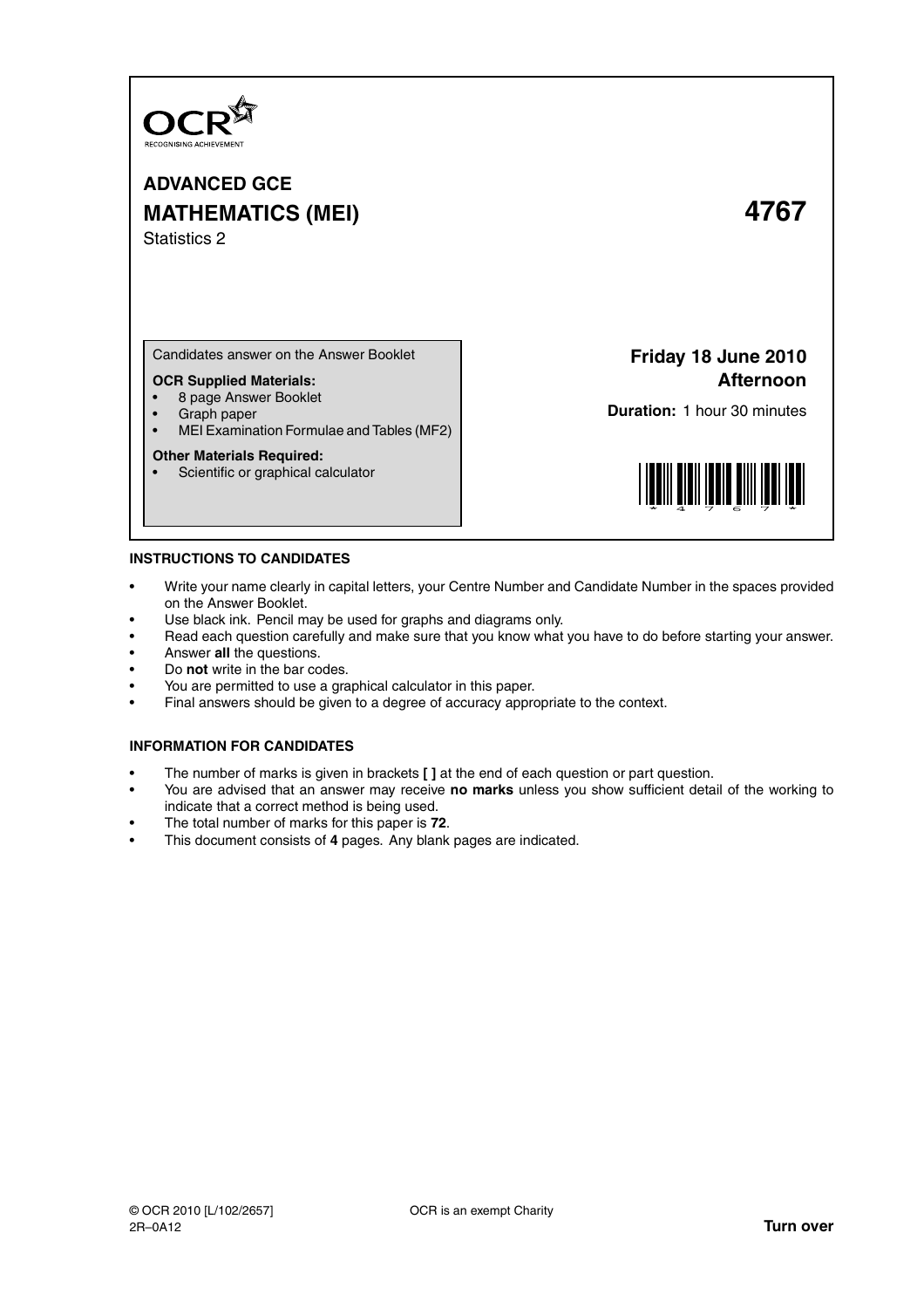**1** Two celebrities judge a talent contest. Each celebrity gives a score out of 20 to each of a random sample of 8 contestants. The scores, *x* and *y*, given by the celebrities to each contestant are shown below.

| Contestant | B              |    |    |                  |    |  |
|------------|----------------|----|----|------------------|----|--|
| ↗          | $\overline{ }$ |    | ∠∪ | $\sqrt{ }$<br>⊥⊃ | 15 |  |
|            | ⊥ J            | ΙV |    |                  |    |  |

- **(i)** Calculate the value of Spearman's rank correlation coefficient. **[5]**
- **(ii)** Carry out a hypothesis test at the 5% significance level to determine whether there is positive association between the scores allocated by the two celebrities. **[6]**
- **(iii)** State the distributional assumption required for a test based on the product moment correlation coefficient. Sketch a scatter diagram of the scores above, and discuss whether it appears that the assumption is likely to be valid. **[5]**
- **2** A radioactive source is decaying at a mean rate of 3.4 counts per 5 seconds.
	- **(i)** State conditions for a Poisson distribution to be a suitable model for the rate of decay of the source. **[2]**

You may assume that a Poisson distribution with a mean rate of 3.4 counts per 5 seconds is a suitable model.

|  | (ii) State the variance of this Poisson distribution. |  |
|--|-------------------------------------------------------|--|
|--|-------------------------------------------------------|--|

- **(iii)** Find the probability of
	- (*A*) exactly 3 counts in a 5-second period,
	- (*B*) at least 3 counts in a 5-second period. **[5]**
- **(iv)** Find the probability of exactly 40 counts in a period of 60 seconds. **[3]**
- **(v)** Use a suitable approximating distribution to find the probability of at least 40 counts in a period of 60 seconds. **[5]**
- **(vi)** The background radiation rate also, independently, follows a Poisson distribution and produces a mean count of 1.4 per 5 seconds. Find the probability that the radiation source together with the background radiation give a total count of at least 8 in a 5-second period. **[3]**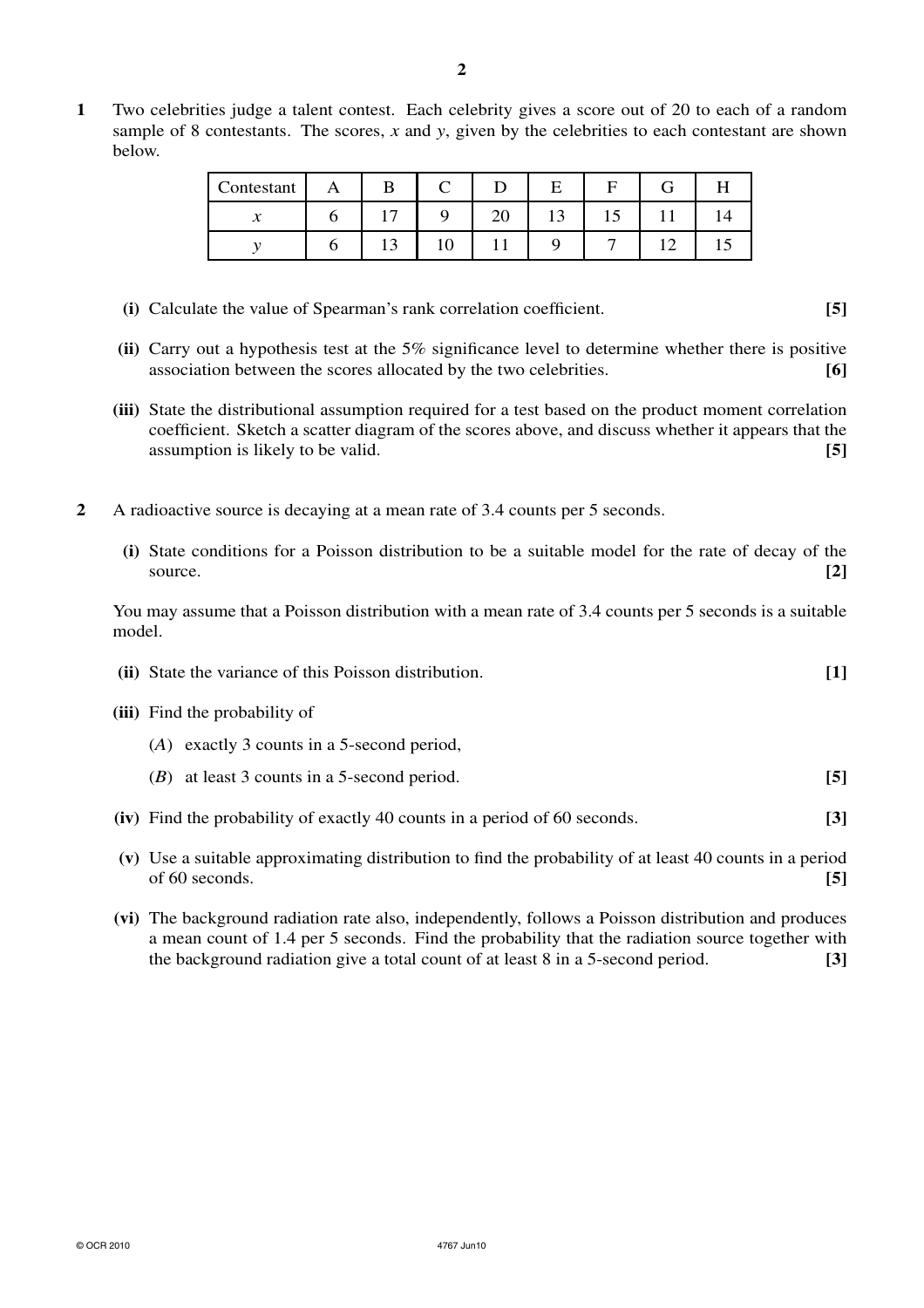- **3** In a men's cycling time trial, the times are modelled by the random variable *X* minutes which is Normally distributed with mean 63 and standard deviation 5.2.
	- **(i)** Find
		- $(A)$  P( $X < 65$ ), (*B*) P(60 < *X* < 65). **[6]**
	- **(ii)** Find the probability that 5 riders selected at random all record times between 60 and 65 minutes. **[2]**
	- **(iii)** A competitor aims to be in the fastest 5% of entrants (i.e. those with the lowest times). Find the maximum time that he can take. **[3]**

It is suggested that holding the time trial on a new course may result in lower times. To investigate this, a random sample of 15 competitors is selected. These 15 competitors do the time trial on the new course. The mean time taken by these riders is 61.7 minutes. You may assume that times are Normally distributed and the standard deviation is still 5.2 minutes. A hypothesis test is carried out to investigate whether times on the new course are lower.

**(iv)** Write down suitable null and alternative hypotheses for the test. Carry out the test at the 5% significance level. **[8]**

|  |                    |             | Category of runner | Row    |         |        |  |
|--|--------------------|-------------|--------------------|--------|---------|--------|--|
|  |                    |             | Junior             | Senior | Veteran | totals |  |
|  | Type of<br>running | Track       |                    |        |         | 19     |  |
|  |                    | Road        |                    |        | 12      | 24     |  |
|  |                    | <b>Both</b> |                    | 10     |         | 20     |  |
|  | Column totals      |             |                    | 26     |         |        |  |

**4** In a survey a random sample of 63 runners is selected. The category of runner and the type of running are classified as follows.

**(i)** Carry out a test at the 5% significance level to examine whether there is any association between category of runner and the type of running. State carefully your null and alternative hypotheses. Your working should include a table showing the contributions of each cell to the test statistic.

**[12]**

**(ii)** For each category of runner, comment briefly on how the type of running compares with what would be expected if there were no association. **[6]**